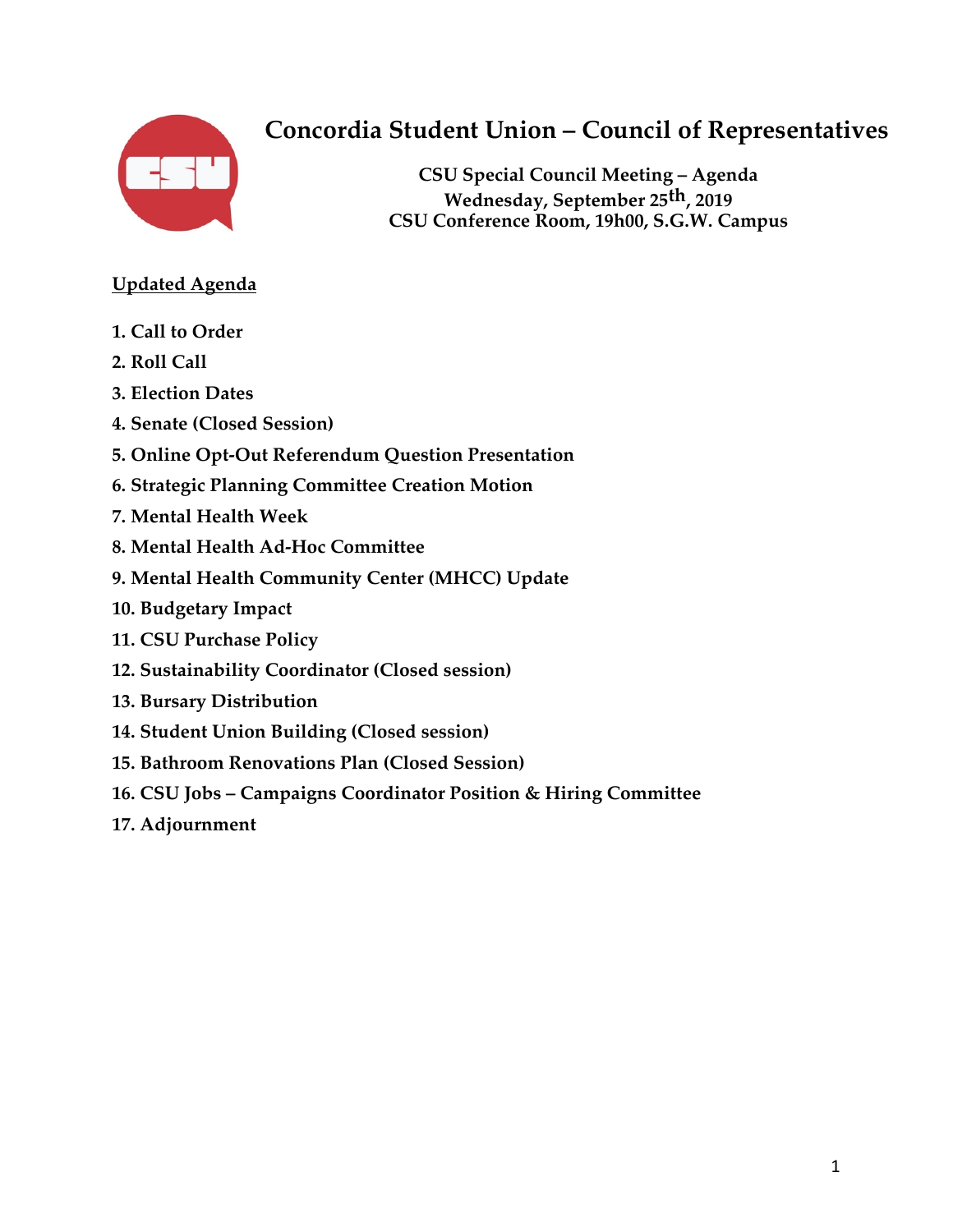### **1. Call to Order**

**We would like to begin by acknowledging that Concordia University is located on unceded Indigenous lands. The Kanien'kehá:ka(Ga-niyen-gé-haa-ga) Nation is recognized as the custodians of the lands and waters on which we gather today. TiohEá:ke(jo-jya-gé)/Montreal is historically known as a gathering place for many First Nations. Today, it is home to a diverse population of Indigenous and other peoples. We respect the continued connections with the past, present, and future in our ongoing relationships with Indigenous and other peoples within the Montreal community.** 

**Victoria Pesce** moves to appoint **Rory James** as temporary Chairperson. Seconded. *Motion passes.*

**Naomi Barney Purdie** moves to move the senate appointment to the front of the agenda. Seconded. *Motion passes.*

### **2. Roll Call**

**Council Chairperson:** Rory James **Council Minute Keeper:** S Shivaane

**Executives present for the meeting were**: Patrick Quinn (Academic & Advocacy Coordinator), Désirée Blizzard (Finance Coordinator), Christopher Kalafatidis (General Coordinator), Marin Algattus (Internal Affairs Coordinator), Celeste-Melize Ferrus (Loyola Coordinator), Eduardo Malorni (Student Life Coordinator)

**Councilors present for the meeting were:** Hannah Jamet-Lange (Arts & Science), Christiane Sakr (Arts & Science), Ahmadou Sakho (Arts & Science), Leigh Kusaj (Arts & Science), Elias Huckel-Fidalgo (Arts & Science), Maha Siddiqui (Arts & Science), Victoria Pesce (John Molson School of Business), Salman Fahim Syed (Gina Cody School of Engineering & Computer Science) Elizabeth Tasong (Arts & Science), Esther Morand (Arts & Science), Naomi Barney Purdie (Arts & Science), Lindsay Surerus (Arts & Science), Arad Andrew Banis (John Molson School of Business)

**Executives absent for the meeting were:** Isaiah Joyner (External & Mobilization Coordinator) **Councilors absent for the meeting were:** James Hanna (Gina Cody School of Engineering & Computer Science), Amman Houara (Arts & Science)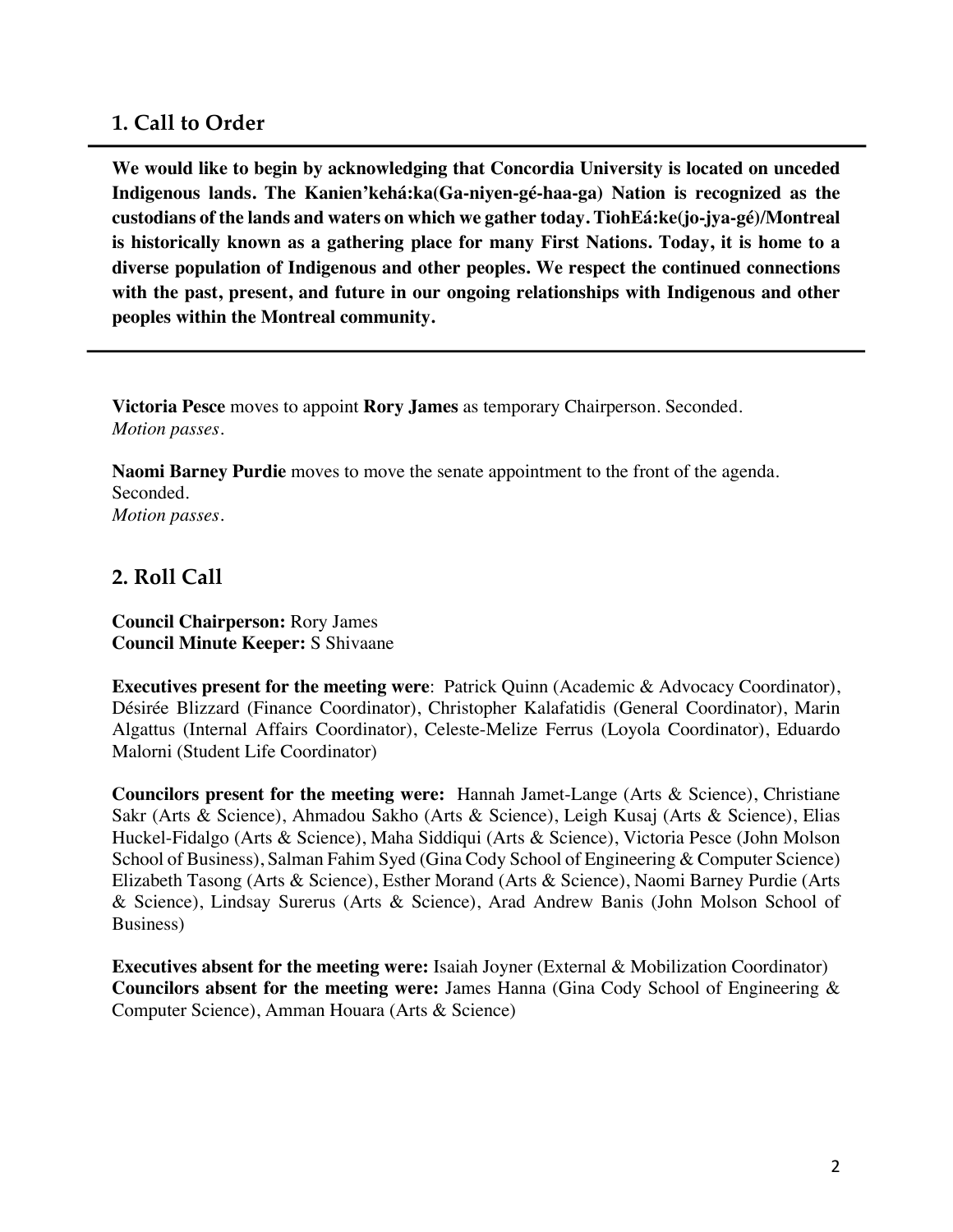### **3. Election Dates**

**Chris Kalafatidis** moves to Motion to Allow Earlier Elections for CSU 2019-2020. Seconded.

*WHEREAS* the Chief Electoral Officer has requested permission from the Council of Representatives to hold earlier elections in order to ensure a longer nomination period and increase participation in the upcoming By-Elections. **BE IT RESOLVED** that the Council of Representatives not withstand Sections 245, 246, 296, and 314 in order to allow the CEO to call elections as early as October 21st.

**Arad Andrew Banis:** Will this be repeated annually?

**Patrick Quinn:** It will go through policy committee to determine that.

**Victoria Pesce:** Will everything else be moved too?

**Chris Kalafatidis:** We will move most things a bit so it's not two weeks before finals.

**Leigh Kusaj:** Do you have any specific dates?

**Chris Kalafatidis:** Yes, but they're not finalized.

**Victoria Pesce:** I don't feel comfortable moving it up so soon.

**Salman Fahim Syed:** I agree with this because last year's by-elections were in November and then delayed. I was affected by it. Moving it a week before might fix this issue.

**Maha Siddiqui:** If this is for more representation, I'm not sure that this is the best tactic. This can be better done by events, rebranding and marketing. Extending election dates might not do this. I'd be interested in alternative solutions.

#### **VOTE**

For: 4 Opposition: 6 Abstentions: 3 *Motion carries.*

### **4. Senate**

Patrick Quinn moves to go into closed session. *Seconded. No Opposition.*

*WHEREAS* student complaints should be taken seriously. **BE IT RESOLVED** it be sent to appointments committee where the complainants present their motion. Seconded.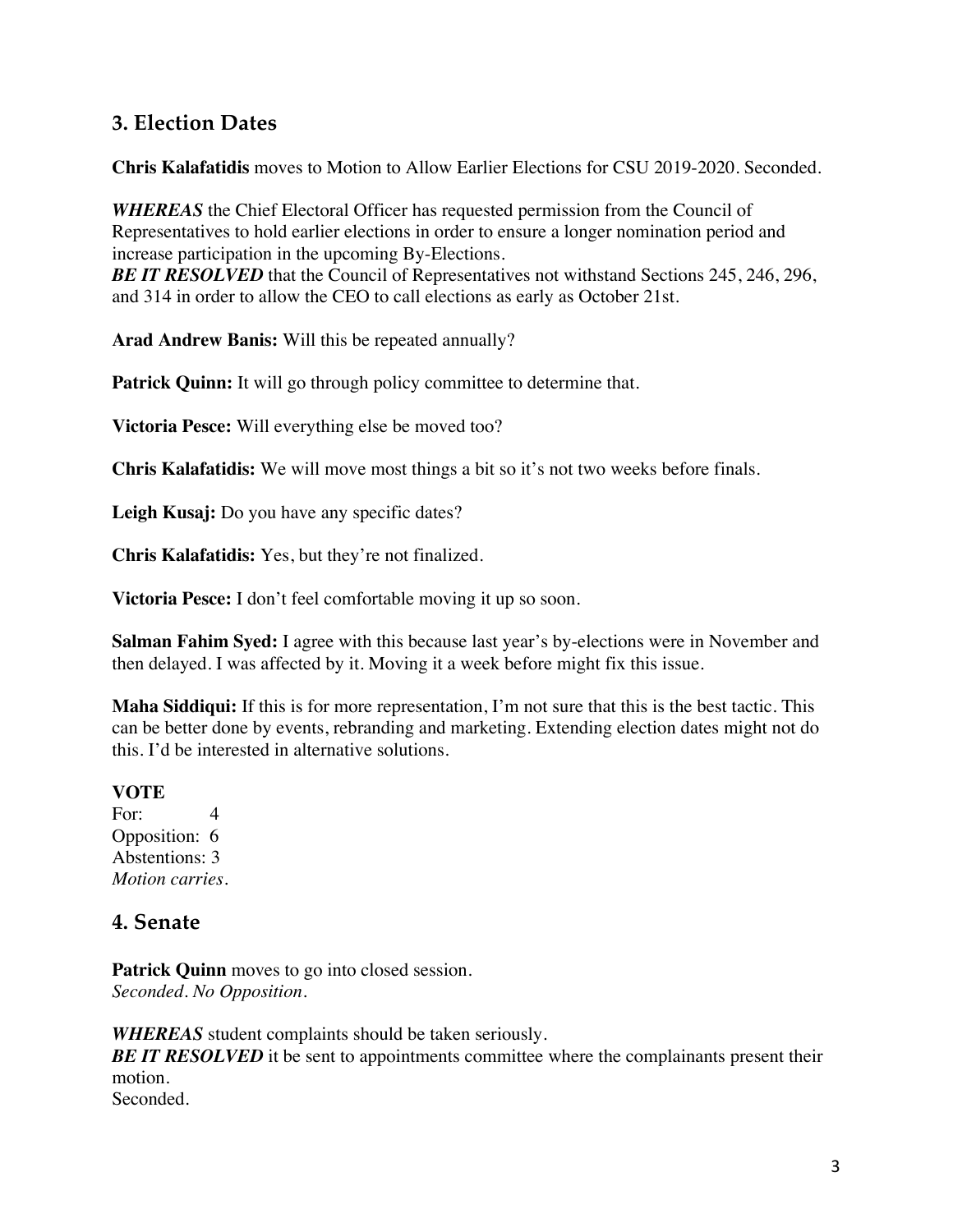**VOTE**  *Motion fails.*

**Elizabeth Tasong** moves to uphold appointments committee's decision of appointing Grace Cordeiro to senate. Seconded.

**VOTE**  *Motion carries.*

# **5. Online Opt-Out Referendum Question Presentation**

**Chris Kalafatidis:** Before opting out, the site will show what each organization does. If online opt-out does happen, the organizations I consulted want this to be shown.

**Chairperson:** A reminder that this is not a motion.

**Emily:** Procedure-wise, is this voted by a 2/3 majority?

**Chris Kalafatidis:** This is for moderating the fee levy itself. This is just an opinion. What it's asking or wanting to change is not within the authority of the CSU.

**Victoria Pesce:** How are you going to show that students are informed and that they know what they're opting out of? How do you know they're not just doing to get money back?

**Chris Kalafatidis:** One organization named a system, whereby there's a logo and a description and a 'learn more' that links to their website. This question binds us to ask organizations themselves what they want the students to be shown.

**Naomi Barney Purdie:** What was the by-law?

**Chris Kalafatidis**: The second part of 9.6.1

**Naomi Barney Purdie:** You're just asking right?

**Chris Kalafatidis:** It's not our decision. If they don't feel comfortable doing it, they don't have to.

**Chairperson:** You're arguing not over the merit of the question but the notification in itself, there's no need to debate. That'll happen after.

**Emily:** Standing Regulations 263, the referendum concerning fee levies. I disagree that this isn't a modification. When McGill instilled a similar change, they lost a percentage of their funding, which resulted in those fee-levy groups shutting down. Since 2008, close to 15% of students opted out, which had ramifications. That's why I'm here and why I'm concerned. I don't think you should say that this isn't a modification.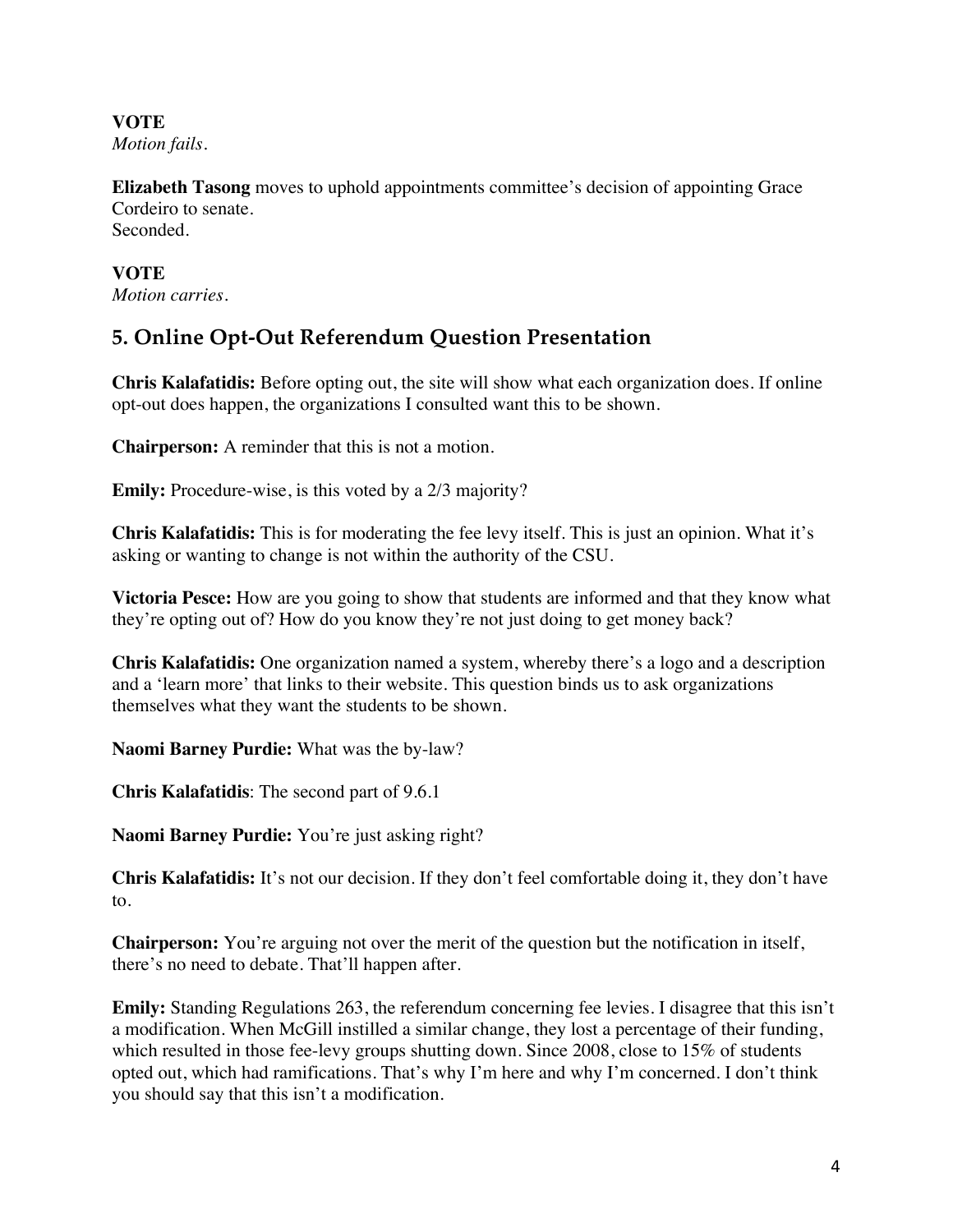**Chris Kalafatidis**: In terms of a modification, it isn't. It's just an opinion. We're not passing this; we're going to ask them. Afterwards, you can educate them why you don't think this should happen.

**Tara:** Every single person who goes to opt out will be educated officially. In practice, that has not happened, definitely not at McGill.

**Alex:** You mentioned consulting fee-levy groups. Which fee-levy groups did you consult? And is there a document summarizing those positions?

**Chris Kalafatidis:** One group I can't name. This referendum question gives authorization for the conversation to start after assuming students want this. And we will begin asking organizations about their opinion. We have to.

Alex: Have any been consulted?

#### **Chris Kalafatidis:** No

**Fern:** What does the consultation involve?

**Chris Kalafatidis:** The fee-levy groups themselves should be consulted and should dictate what the consultation becomes. Whatever format they want, as long as there is a collaborative consult, we're fine.

**Emily:** I understand the difference between opinion and the logistical question. And it's true that students should collect signatures — it's a democratic process to make informed decisions. The opt-out system in complicated. I think making it online and offline simplifies things. It can just boil down to money. The opt-out event at Loyola, we've made changes where people with accessibility issues can get money back online. We exist to build a campus together we are proud of and this discussion gets shut down if it shifts to offline. Students get a right to discuss what happens with that money. There are 16 fee levy groups, the fact that you've talked to one group with one idea makes me uncomfortable. This referendum question is too hasty. It's too early to bring this to the student body. There are ways to bring this to students and discuss it before so you can take this back. I don't think we should skim past that democratic step.

Fern: What are you going to do if the fee levy groups don't want this?

**Chris Kalafatidis:** I wouldn't give up quickly in creating a better system that'll benefit everyone.

**Victoria Pesce:** I'm in for an opt out system because it's your money. It shouldn't be an option whether you don't pay or not. The way you have the conversation is very vital. You shouldn't reject the organization if you don't know what they do or don't think you'll use them. It's our job to create that awareness. Taking that money back won't lead to discussion.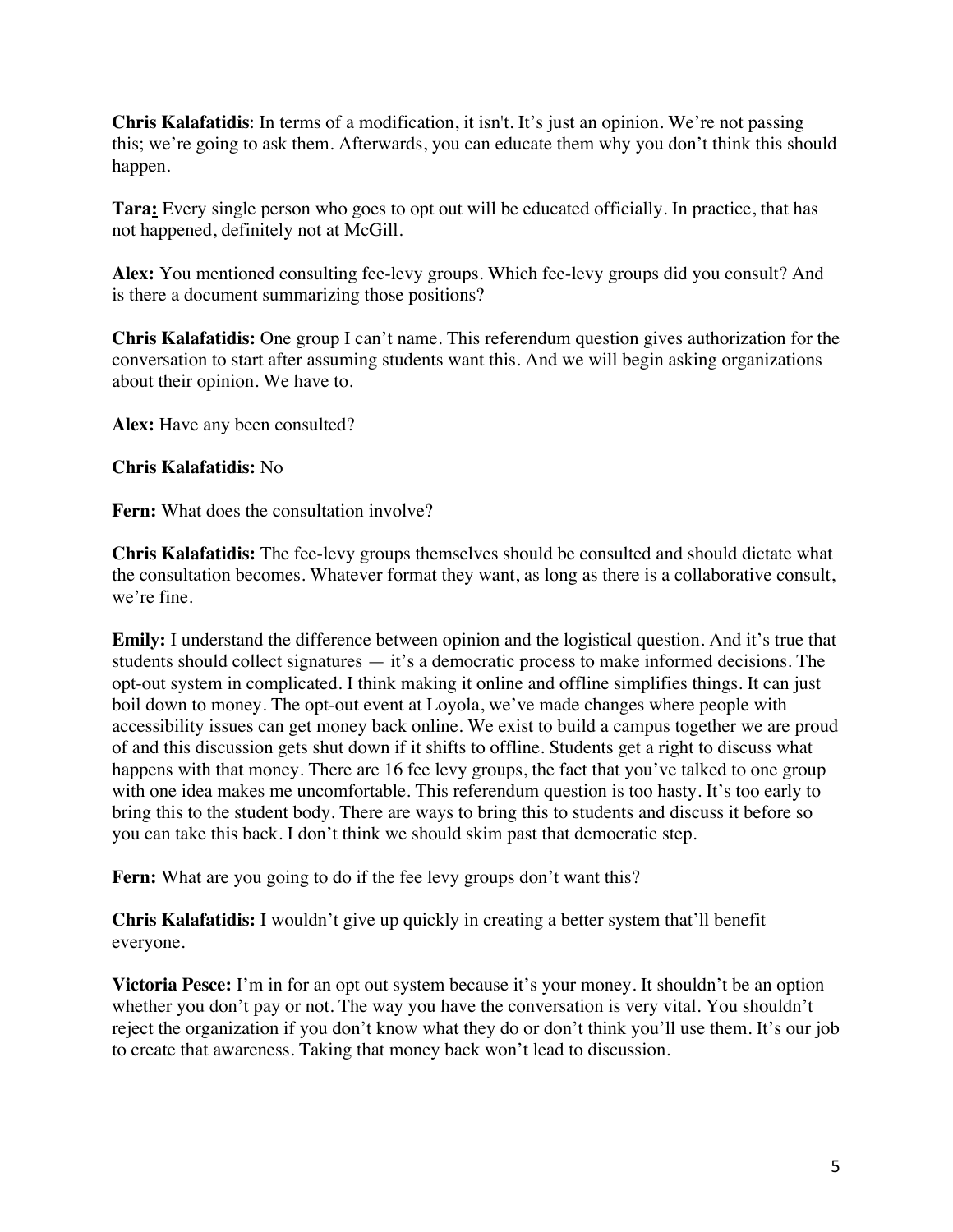**Chairperson:** There's no motion right now. You don't need to vote on this. This is just a notification.

**Tara:** We just wanted to give more context to this conversation. The deliberation on the exact amount in terms of being able to increase or decrease is a long and complicated process. And a lot of effort. An online process would blanket undo a lot of that careful work done by those feelevy groups.

**Elias Huckel-Fidalgo:** You're against online opt out because it would make it too easy to opt out, for fear it would have repercussion on groups.

**Emily:** Not that it becomes too easy. I'm worried it would remove the nuance of it. The current process is respectful and in-person and moving that online cuts off that human connection. Fee levy groups exist to unite student body and moving it online will drastically cut that student connection and building community for years.

**Esther Morand:** This is a terrible idea. On behalf of a lot of undergraduate students in ASFA who also thinks it's terrible, it'll kill jobs. We're students, we're poor. If we had the means to opt out, we would to save money. People who are voting don't necessarily know what opt out means and this is a terrible idea.

**Elizabeth Tasong:** How is it like doing the opt out experience in person? Do they change their minds?

**Emily:** Normally, we get 200 students a year that opt out. This varies. All of those interactions are very respectful, it's a transfer of information. We're happy to share opinions and ideas and share resources. A few in-depth conversations and then picked and chose which conversations. Most students didn't know the names of organizations or care.

### **6. Strategic Planning Committee Creation Motion**

**Arad Andrew Banis** reads the motion. **Victoria Pesce** seconds.

*WHEREAS* the Concordia Student Union usually has a yearly turnover of Executives and Councilors; *WHEREAS* the Concordia Student Union has no longer-term plan beyond the oneyear plans that Executives and Councilors bring with them;

*WHEREAS* the CSU's General Manager has requested that a 5-year strategic plan be developed, with all major stakeholders involved a consultation process, to ensure smooth continuation of the CSU and its core identity;

*WHEREAS* a strategic planning ad-hoc committee was formed on April 10th, 2019, comprised of the previous General Coordinator (Sophie Hough-Martin), the current General Coordinator (Chris Kalafatidis), one Councilor (Arad Banis), and the General Manager (Robert Henri);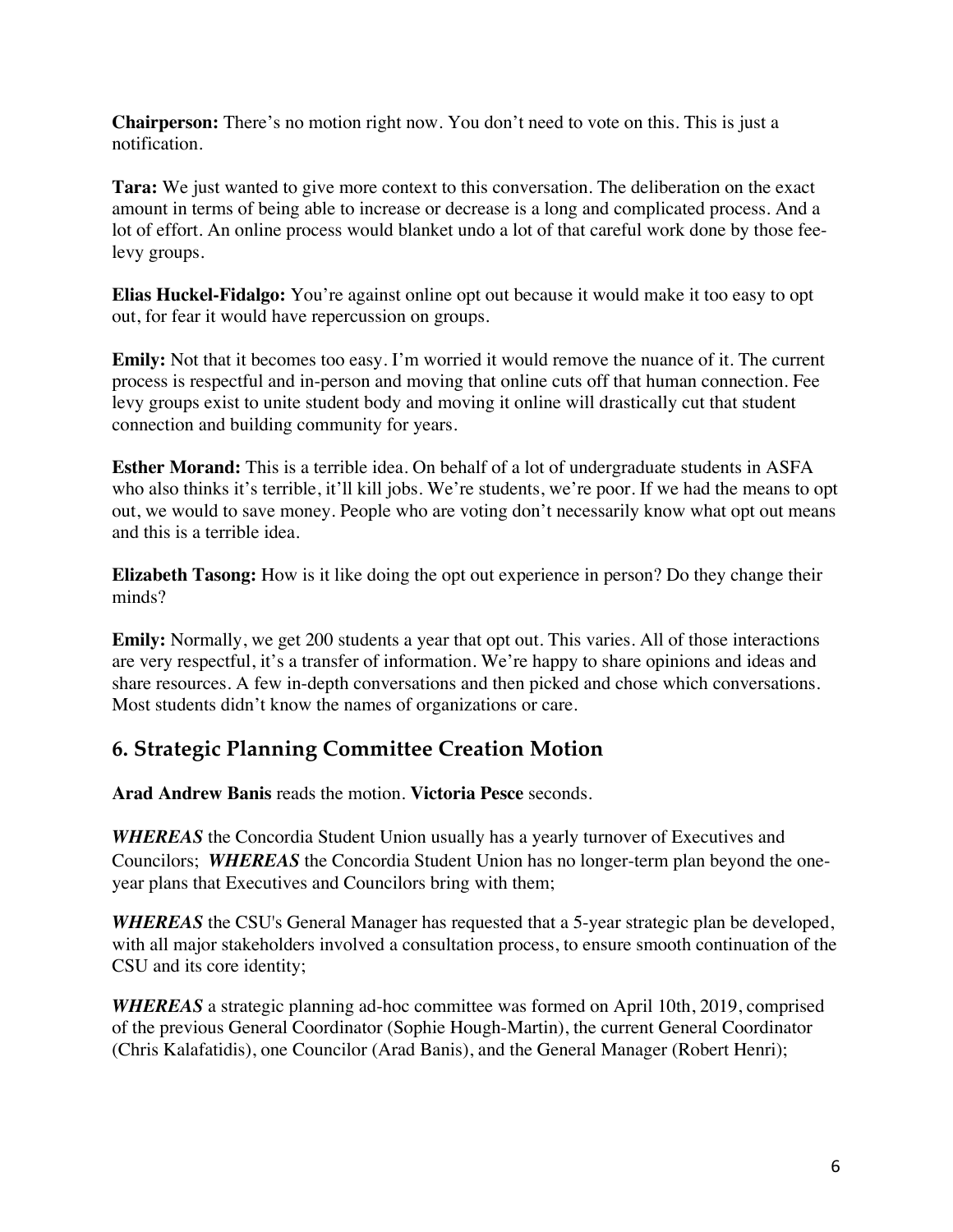*BE IT RESOLVED THAT* a new strategic planning ad-hoc committee be formed immediately, comprised of: the General Manager; the General Coordinator; and (3) Councilors. This committee will be dissolved on April 30th, 2020.

**Arad Andrew Banis:** Turnover is very important. There should be one core CSU identity. This would be crucial for it. It consults all other committees to make sure it's something we're all moving forward with.

**Chris Kalafatidis:** This is an amazing idea. There's a crazy turnover, councilors are only here for a year. It goes very fast and you do very little in a year. The CSU is a large organization, and a lot of people's lives are at stake. We need a 5-year plan that will outlast executives. Maybe even financial responsibility in the long-term.

**Maha Siddiqui:** What's the reason for forming it? We do need a cohesive vision, but I thought that's clearly outlined in the mission statements. By upholding those values, won't that be enough? I'm unclear on what the plan is for and what it will do? How is this ad hoc committee going to achieve that?

**Arad Andrew Banis:** Last year, we looked at all the services the CSU offers. What trajectory do we see this organization taking in the next few years? Looking at the CSU and all it contains, how are we moving it forward? What are our long-term overarching decisions? The whole purpose is overall strategies.

**Naomi Barney Purdie:** One of the councilors that have been here for a while, was there a difference?

**Rory James (Chairperson):** It was too soon to see results.

**Patrick Quinn:** This is a novel idea that's worth exploring, I think you should vote yes. It's probably good to have a strategic plan to outlast the members. It's not just the small, it's also the large organizational questions. It's a great governance idea.

**Ahmadou Sakho:** What specific powers would it have? Just recommendations or would you have a budget?

**Arad Andrew Banis:** As far as the motion goes, there is no budget and no executive power. It's a recommendation platform. Those recommendations are not enacted until council votes for it.

**Maha Siddiqui:** I think it's a good idea. As long as we don't limit the actions of members and their mandates. We need to be careful about that.

**Elias Huckel-Fidalgo** calls to question.

**Alex:** I understand that this doesn't have any power. What will this committee do that isn't already happening? What stops the CSU from making motions that overhauls a long-term plan?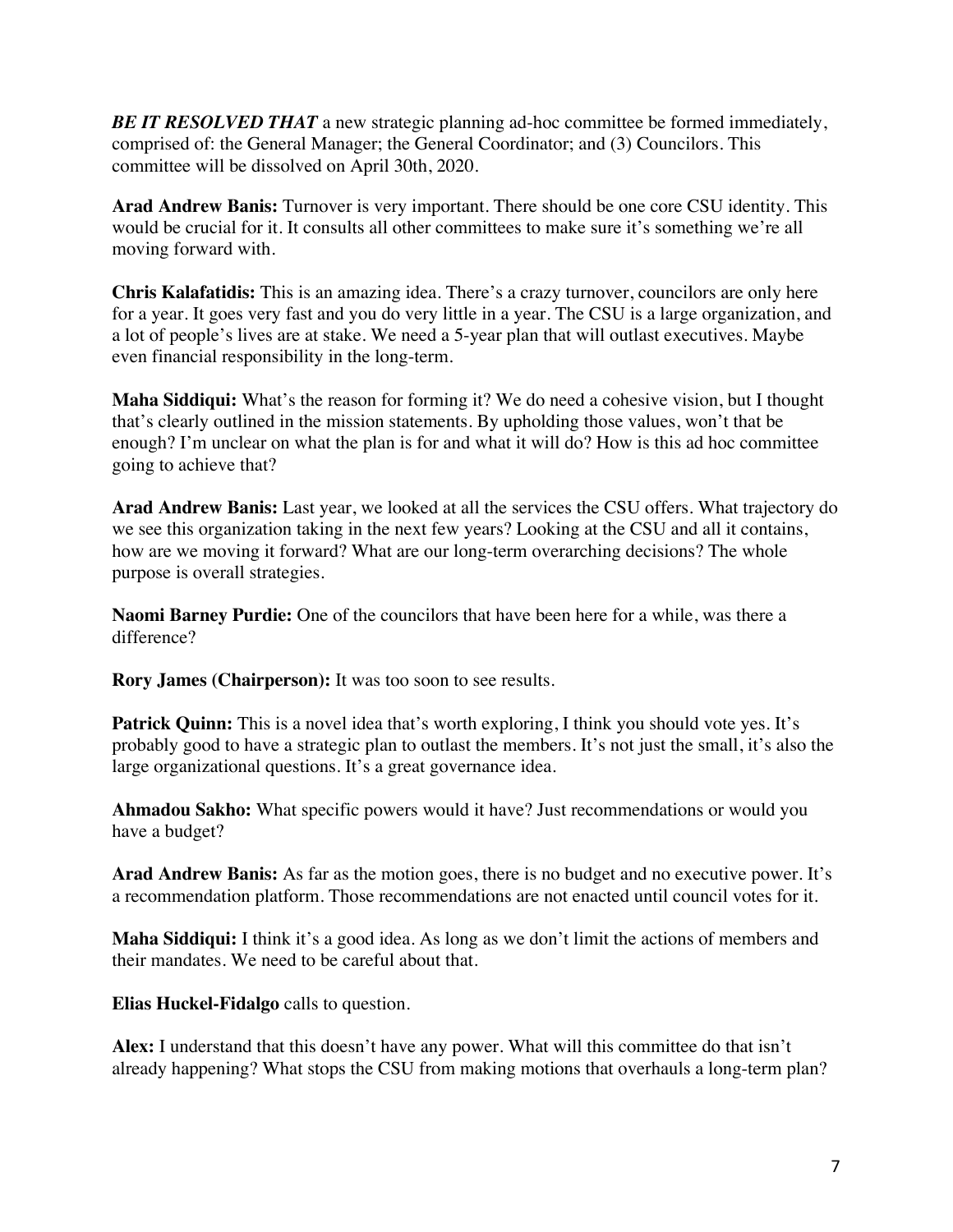**Arad Andrew Banis:** We come month by month to make decisions and we don't have time to ask opinions. We're asking for 5 people to search for appropriate solutions and then present it.

#### **VOTE**

For: 10 Opposition: 1 Abstentions: 2 *Motion carries.*

**Chris Kalafatidis** moves to make committee next meeting. **Victoria Pesce** seconds. *Passes.* 

**Hannah Jamet-Lange:** Can we move the Sustainability and then CSU jobs up the agenda?

**Marin Algattus:** Mental Health is not that long. Ad Hoc Committee first.

**Hannah Jamet-Lange** moves to limit next point to 10 minutes. *Motion passes.* 

### **8. Mental Health Ad-Hoc Committee**

**Marin Algattus** reads the following motion. **Elizabeth Tasong** seconds.

*WHEREAS* mental health effects many undergraduate students;

*WHEREAS* a student took her life on campus;

*WHEREAS* the CSU should support students and contribute to an environment helping them *thrive and build a community;* 

**BE IT RESOLVED THAT** the CSU develop a mental health ad-hoc committee mandated to carry out a mental health month/week/year, develop mental health initiatives and work collaboratively with other student groups advocating for mental health and creating support systems.

**Marin Algattus:** I'd like to create a group of councilors and students that want to talk about Mental Health to support students with mental health in the context of university health.

**Hannah Jamet-Lange:** Could we have the presentation before we vote on this motion?

**Marin Algattus:** The presentation is focused on the \$10k.

**Hannah Jamet-Lange:** Can we then do both motions after? We're already talking about the week. If we don't know what that is…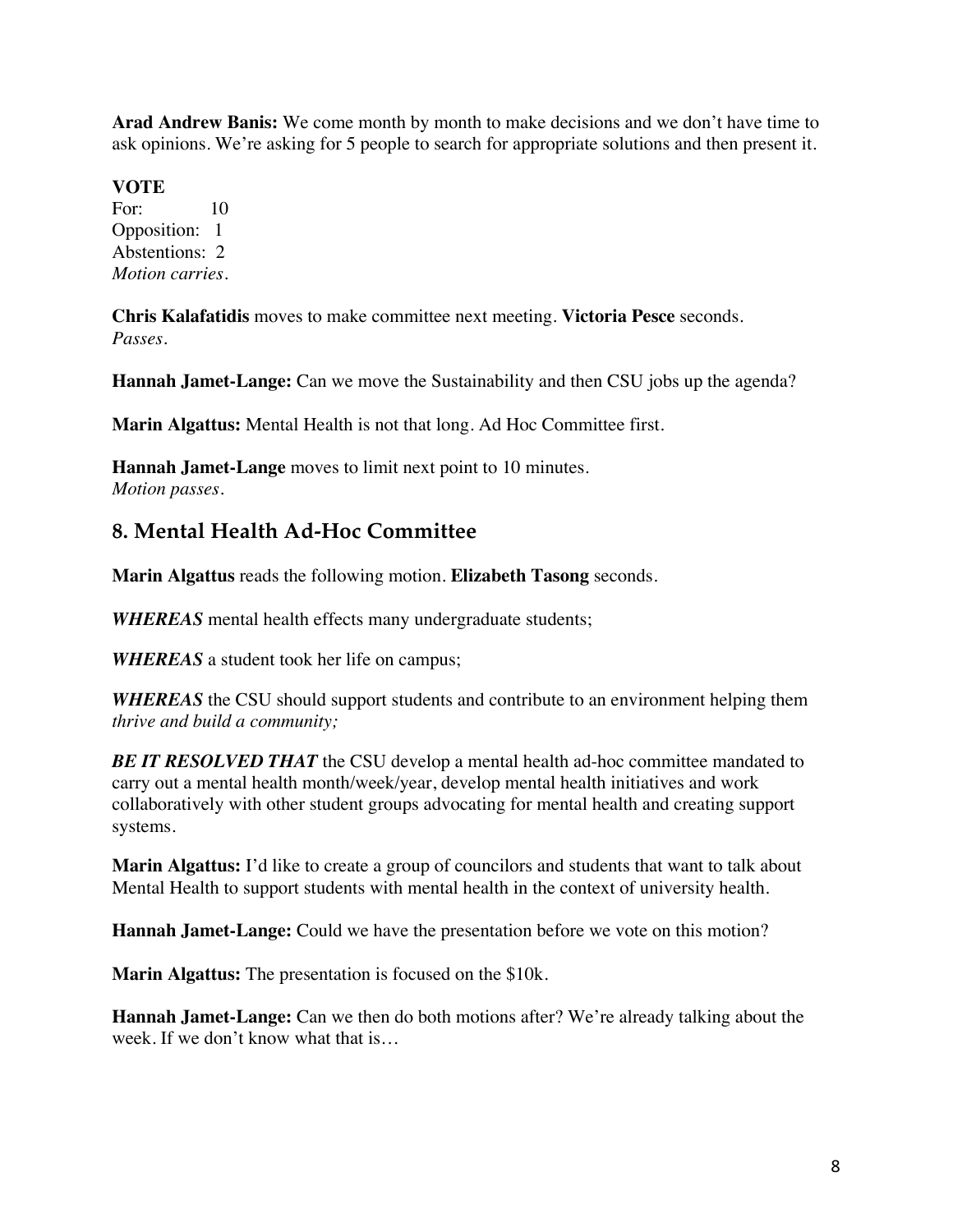**Chairperson:** So, there are two motions. You want to do motion 1, presentation, and then motion 2. Motion 2 for the \$10k and separate from the week. Can we separate that finance from this motion?

**Naomi Barney Purdie:** I'm in favor. It's a good thing. We have a lot of mental health issues. With or without budget, its good.

**Arad Andrew Banis:** We're doing it weird format. Without the \$10k, what does the committee do?

**Marin Algattus:** It would work with other groups as CSU representatives. The committee would work with them to create events or create talking spaces. We could hold free events to support those who may not have friends.

**Melize Ferrus:** Considering that we just gave mindfulness money and we have a lot of services, is this original?

**Marin Algattus:** I think CSU should support those services.

**Melize Ferrus:** Is anyone in the CSU qualified to know what student needs?

**Marin Algattus:** I'm a student, I know what I need.

**Esther Morand:** This is a good idea. I've used the mental health services and I've seen the problems. There's a lot of work to be done. I'd just like to know about structure and organization because there's a lot of work.

**Chairperson:** 4 minutes more. If what you have to say doesn't change your vote, you can share after.

**Naomi Barney Purdie** calls to question. *Motion passes.* 

**Marin Algattus** reads the following motion. **Salman Fahim Syed** seconds.

*WHEREAS* the mental health ad-hoc committee needs funding to develop activities;

**BE IT RESOLVED THAT** a \$10,000 from the endowment fund be allocated to fund a portion of the initiatives to be decided by the mental health committee.

**Marin Algattus**: There's a website called postsecret.com where people send in secrets honest, emotional secrets. It's relatable and it shows people how they're not alone. It gets a lot of views. Frank Warren does a lot of speeches. The benefit for Concordia is that it promotes community, empathy. We don't know the struggles of other people. I already have one secrets box to distribute postcards. I'm already in talks with various groups on campus who want to support it. It will be in the CSU office. As they expand, we'll build connection. The ad-hoc mental health committee will work on this with Stronger Than Stigma and psych services. The \$10k is for the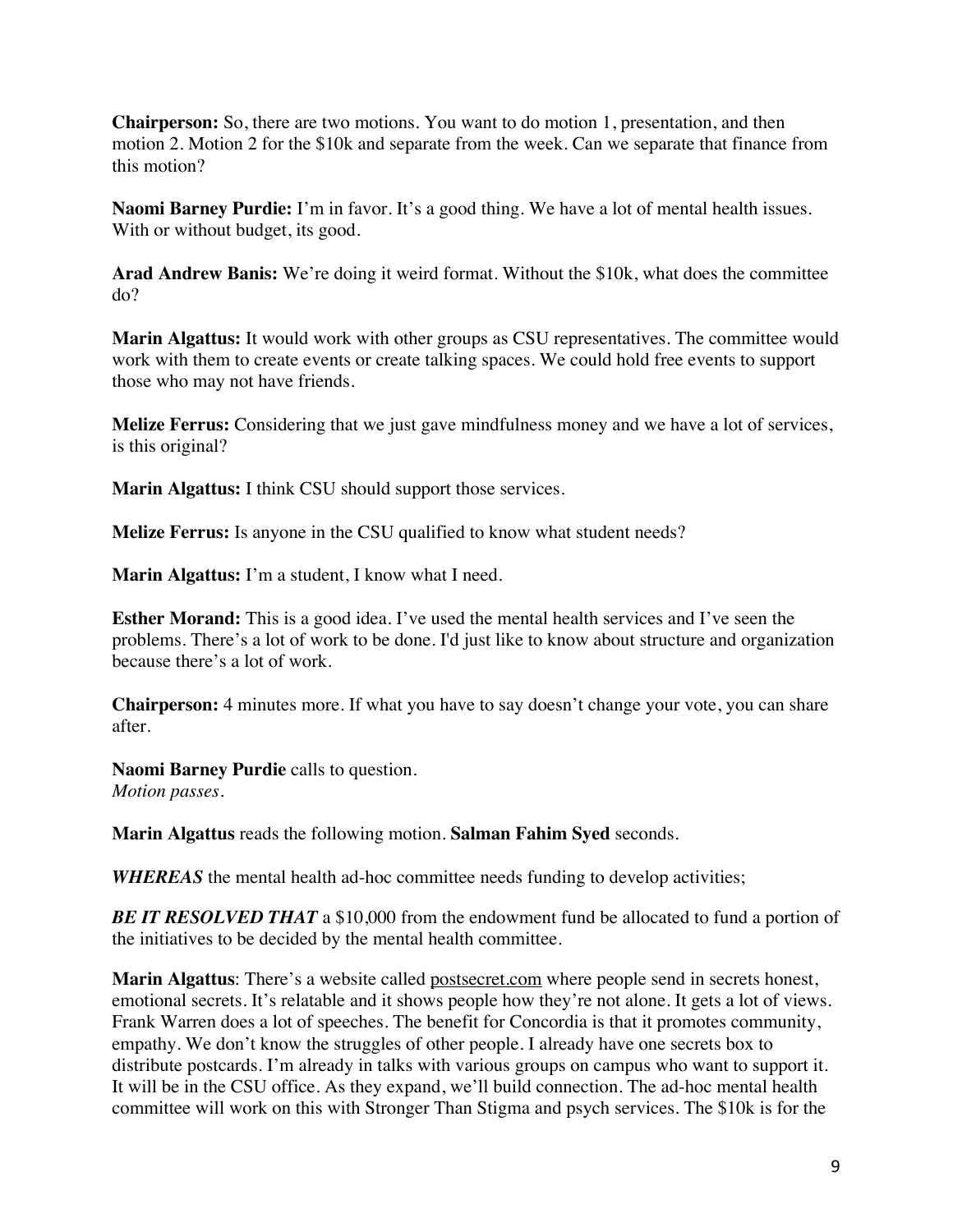speaker itself. I'm looking for funding from elsewhere as well. I will obviously negotiate. \$10k is the max. The budget will be from endowment. Committee will decide what goes to what and determine the breakdown. Since it's a committee, they will have voting rights over budget. The committee would expand my scope and host more events, like suicide prevention awareness. \$100 per 9 events.

**Elizabeth Tasong:** I like the idea. But I'm wary about the presentation because it focussed on the speaker. And I think having this committee centred on this current proposal would be doing a disservice to students. We should be filling the gap. The BIPOC committee discussed inviting biopic psychologists to do free services. Concordia has a list of organizations and I think working directly more with those would be doing students more of a service. This current proposal is centred on having a specific idea rather than the variety of services.

**Chairperson:** We have 3 more minutes. Is this a point you want to table or send to this committee you created?

**Esther Morand:** I see a lot of interesting events. There are persistent problems within mental health at CU now. I'd rather the committee focus on those things rather than creating new events.

**Hannah Jamet-Lange:** An ad hoc committee is a good idea. But I don't know how this plan is going to work. We have an annual campaign, and this seems equivalent to that. The internal coordinator will be working on this but who else? Other staff will probably have to help with free labour, which can be draining and destructive for mental health. And one paid person working on it isn't enough. Also, \$10k is way too much for one speaker. How many people will be able to hear that? I don't see the concrete benefit. We should focus on things that need fixing. A speaker can't provide for that.

**Chairperson:** Is there a motion to extend with parameters?

**Ahmadou Sakho:** I move to extend by 5 minutes.

**Chairperson:** I will give everyone 60 seconds.

**Naomi Barney Purdie:** I do think the committee is a good idea, but I have concerns on budget. This is important but I'm more willing to create the committee and then have them come back if they need money.

**Melize Ferrus:** I don't like the idea of a suicide prevention week. There's nothing you could say to me in a day to stop myself from doing something. I'd prefer supplemental psychologists once a week.

**Elias Huckel-Fidalgo:** I would like to move to amend the motion. So, once the committee has members, they are to discuss and come back with a revised budget. Seconded by **Ahmadou Sakho**.

**Marin Algattus:** The motion is to give \$10k and then we decide what to do with it.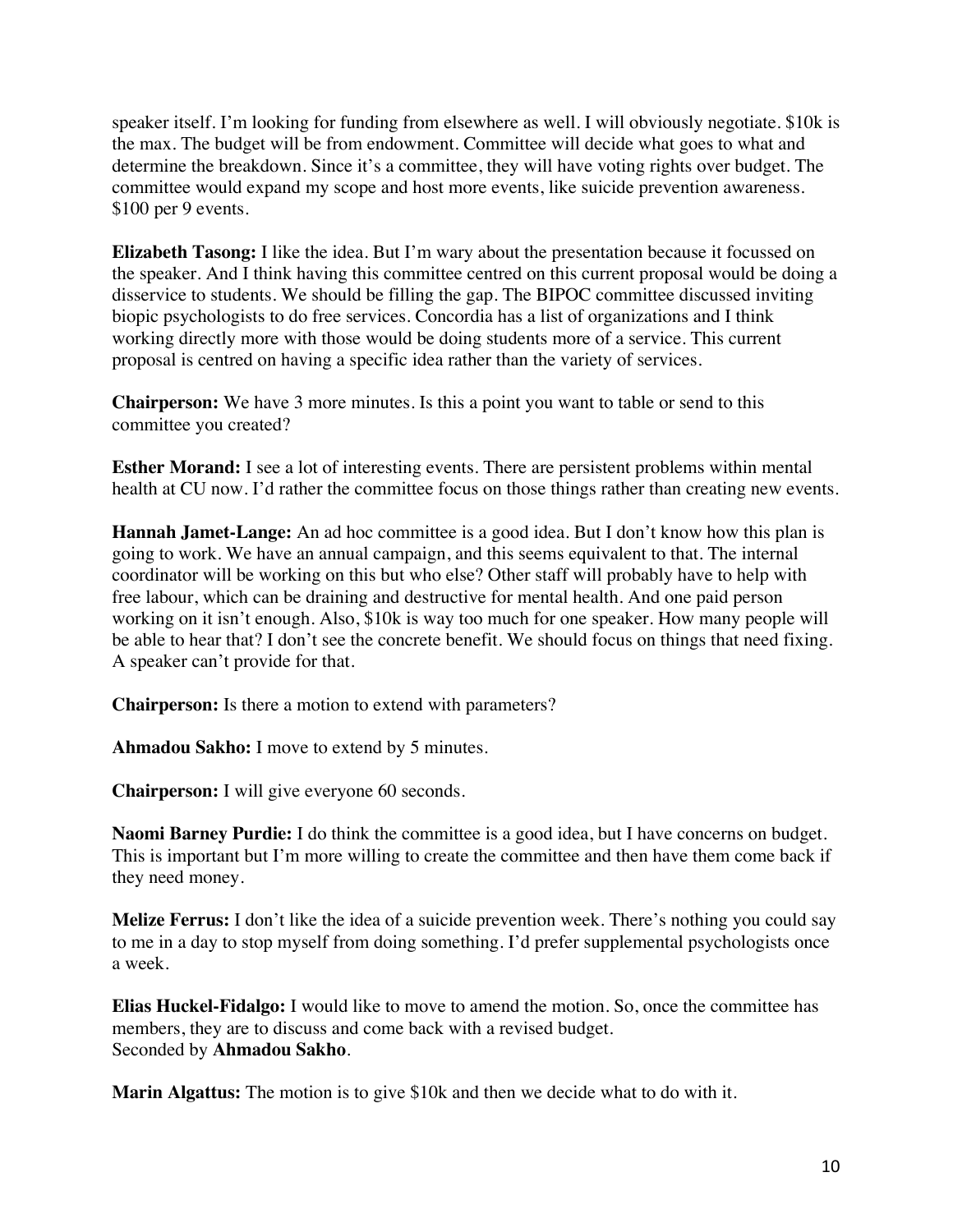**Esther Morand:** In the committee, I want to know everyone's opinion in council. I think it's good if we keep speaking. We can talk about it when we appoint members.

**Chairperson:** The motion on the table is about funding. The incidental motion is to send that to the committee. Is there objection to that tabling?

#### **VOTE**

For: 11 Opposition: 0 Abstentions: 1 *Motion carries.*

**Chairperson:** This will be discussed by that committee.

**Marin Algattus:** My vision is that anyone who wants to be part of this will be on it. *Christiane Sakr, Elizabeth Tasong, Esther Morand and Melize Ferrus and Ahmadou Sakho raise their hands.* 

**Jarrad Haas** moves for next agenda point to be in closed session.

# **12. Sustainability Coordinator (Closed session)**

# **16. CSU Jobs – Campaigns Coordinator Position & Hiring Committee**

**Hannah Jamet-Lange:** It is highly irresponsible that the CSU didn't deal with this earlier. We should already have someone in that position and have them in training. They will not be properly trained. It is important to have a campaigns coordinator. There was already one Campaigns assistant that got cut. They are overworked. It is highly irresponsible to cut their hours. It is important to have this department for student involvement. I only got involved with the CSU because of Campaigns. I'm going to quote collective agreement, article 16.16.02. Before taking away this position, you would need to lay off everyone else. You would need to restart the Campaigns department, which is not a good idea since the people working there currently already know what to do. It's extremely important to have the institutional knowledge to function in this position. It would otherwise be hard to start campaigns again. Having no campaigns coordinator full-time would overturn the long-term goals, to learn from scratch how to do the job.

**Eduardo Malorni** moves for an extra 20 minutes and then table everything.

**Hannah Jamet-Lange:** I just want a solution from an executive.

**Eduardo Malorni:** Hiring and firing is factually incorrect. Because she is resigning, we don't need to do that. Campaigns is not the only department. Designers also have a bad workload doing work on weekends. Campaigns is awesome. Everyone else is awesome too.

**Chris Kalafatidis:** I encourage that after this discussion we adjourn.